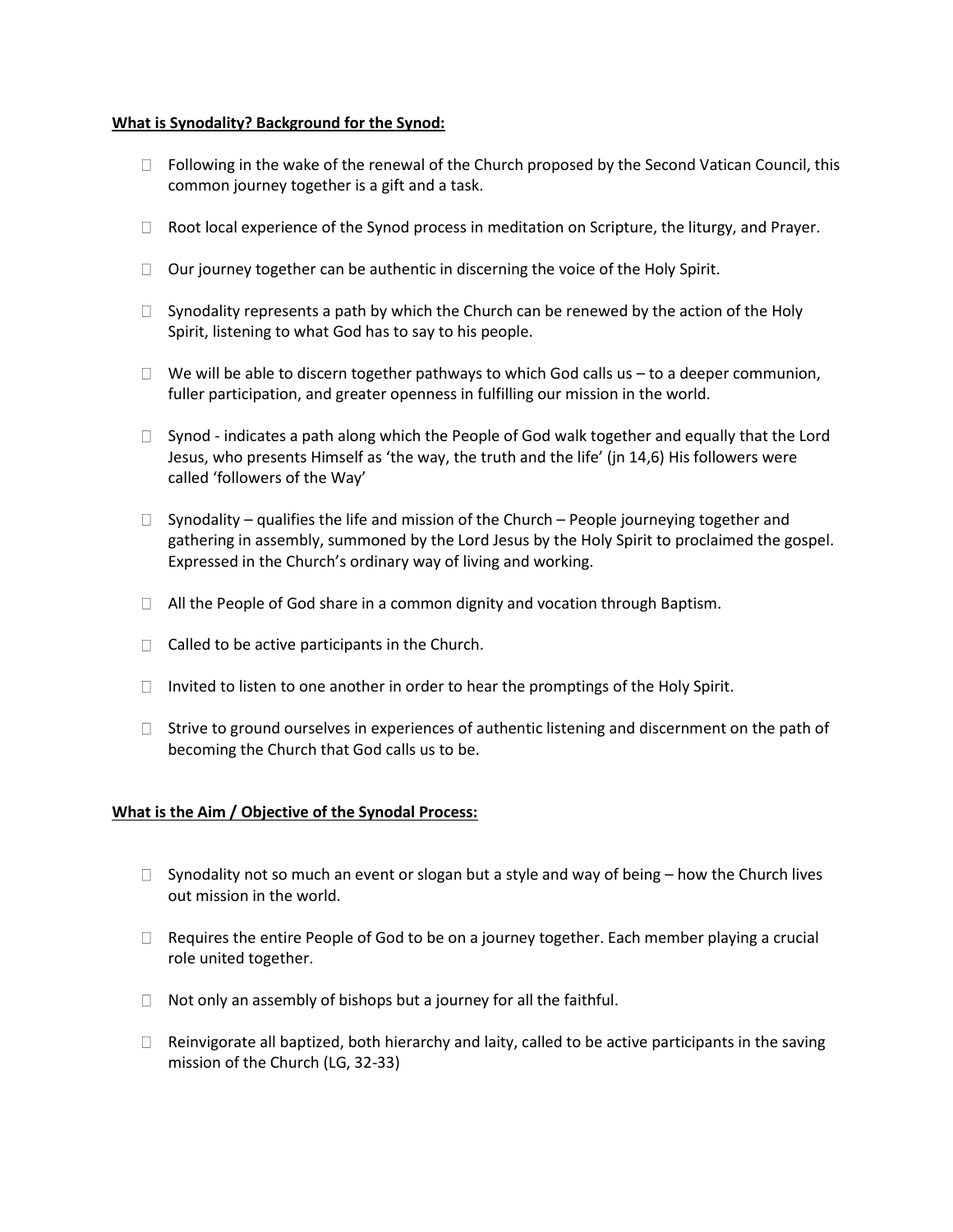- $\Box$  Faithful have received Holy Spirit in baptism and confirmation and called to utilize the gifts and charisms for the renewal as members of the Body of Christ. A living voice of the People of God.
- Guided by fundamental question: **How does this "journeying together" take place today on different levels (from local to universal, allowing the Church to proclaim the Gospel? And what steps is the Spirit inviting us to take in order to grow as a synodal Church?**
- $\Box$  Objective to listen, as the entire People of God, to what the Holy Spirit is saying to the Church.
- $\Box$  How by listening together to the Word of God in Scripture and the living Tradition of the Church, and then by listening to one another, especially those at the margins, discerning the signs of the times.
- $\Box$  Not to produce more documents, rather, intended to inspire people to dream about the Church we are called to be, to make people's hopes flourish, to stimulate trust, bind up wounds, weave new and deeper relationships, learn from one another, build bridges, enlighten minds, warm hearts, restore strength to our hands for common mission (PD, 32)

# T**he theme of this Synod, For a Synodal Church: Communion, Participation, and Mission**

Direct invitation by Pope Francis to commemorate the 50<sup>th</sup> anniversary of the institution of the Synod of Bishops in October 2015.

Addressed to the entire People of God.

"every one of the baptized should feel involved in the ecclesial and social change that we so greatly need. This change calls for a personal and communal conversion that makes us see things as the Lord does."

Begin October 2021 in each local Church and complete in October 2023 in the Assembly of the Synod of Bishops.

Key words: *Communion*, love and unity of the Trinity. Christ reconciles us to the Father and unites us with each other in the Holy Spirit. Together, we are inspired by listening to the Word of God, through the living Tradition of the Church. We all play a role in discerning and living out God's call for his people. Participation, involvement from all who belong to the People of God - laity, consecrated and ordained. Engage in deep and respectful listening to one another. The listening creates a space for us to hear the Holy Spirit together. Based on that all the faithful are qualified and are called to serve one another through the gifts they have each received from the Holy Spirit. *Mission,* Church exists to evangelize. We can never be centered on ourselves. Witness to the love of God in the midst of the whole human family. Be the leaven.

#### **Experience at the local level:**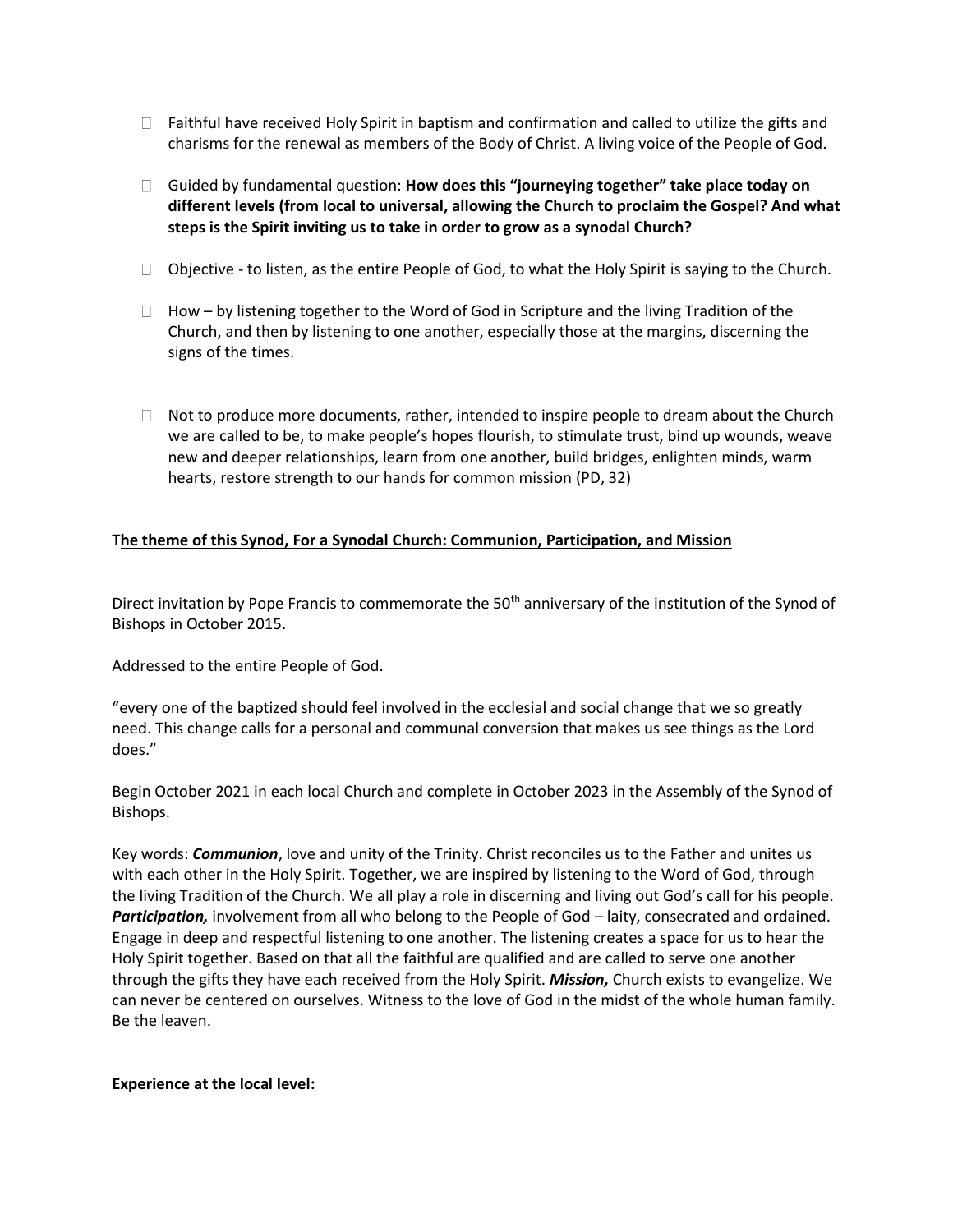- □ Following opening session on October 9,2021 in Rome.
- $\Box$  Diocesan phase will begin October 17, 2021.
- $\Box$  Local listening phase.
- $\Box$  Ideas following listening to be gathered by April 2022.
- $\Box$  All ideas to be synthesized and provided to the Synod of Bishops.
- $\Box$  Assembly of the Synod of Bishops then held in October 2023.

Each listening phase will be adapted to the local circumstances.

Encouraged to focus on maximum inclusion and participation, reaching out to involve the greatest number of people possible. Especially those on the periphery who are often excluded and forgotten.

Widest participation – Just as Jesus reached out to all. No one excluded from God's plan of salvation.

\*\*God is truly at work within the entire people that he has gathered together. Special care to include those who may be excluded or at risk such as: women, handicapped, refugees, migrants, elderly, people in poverty, non-practicing Catholics, children and youth. No one should be excluded from sharing in the journey in seeking what is good and true.

## **A process that is truly Synodal; Listening, Discernment, and Participation**

First a Spiritual process.

Personal and communal discernment.

Not a onetime exercise, but a way of life.

Praying, reflecting, paying attention to one another's inner disposition, listening, talking in authentic , meaningful and welcoming ways.

Discernment – art of interpreting the direction the heart leads us – allowing reflection and engagement of heart and head in making decisions to seek and find the will of God.

Involve others who hold different views than us. Diverse opinions.

## **Attitudes for Participation in the Synodal Process:**